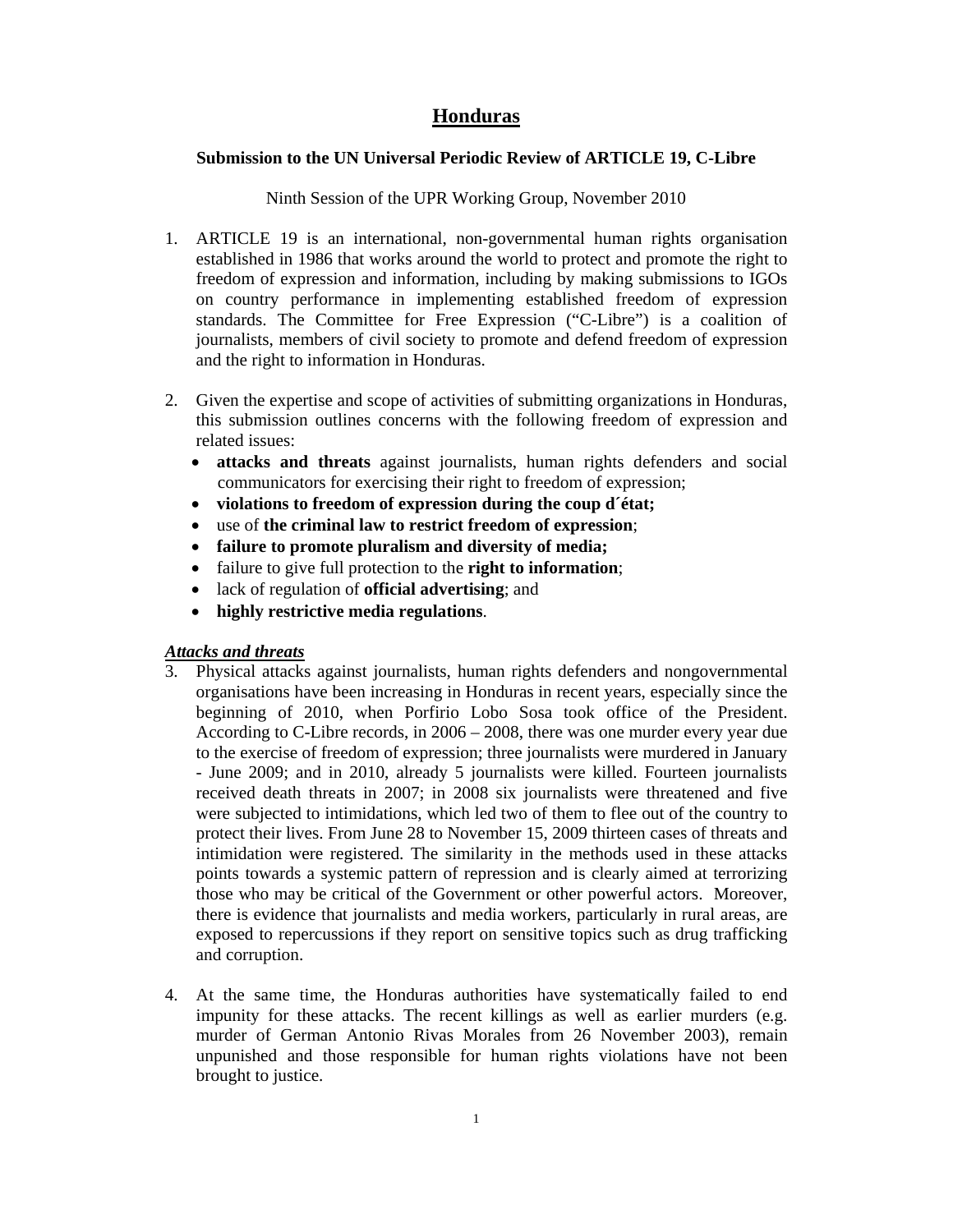5. The UN Special Rapporteur on the promotion and protection of the right to freedom of opinion and expression pointed out in his most recent report on Honduras that "the delays in investigating crimes committed against journalists are often prolonged and unjustified" and that most of these cases are never resolved.

## *Freedom of expression during the coup d´état*

- 6. Executive Order No. 16- 2009 issued by the *de facto* government derogated diverse constitutional rights, among them the right to freedom of expression, violating international human rights treaties and article 73 of the national Constitution.
- 7. From June 28 to November 15 2009, 127 violations to the right to freedom of expression and access to information were registered, composed by attacks and threats against journalists (69), closing down of media outlets (8), cancellation and censorship of programmes (6), throwing of explosives (6), media operations obstruction (22), unjustified dismissals (12) and publicity withdrawal (2).
- 8. Some radio stations such as *Radio Globo* and *Canal 36* were censored by the *de facto* government through broadcasting interferences, power outages, along with threats, intimidations and temporary end of transmissions which were never investigated by the authorities. Both radio stations were closed due to their editorial line.
- 9. Security forces used excessive force in a systematic manner to dissolve demonstrations against the coup, which led to the death of four people taking part in the demonstrations, along with hundreds of arbitrary detentions and injuries.

## *Use of defamation laws to restrict freedom of expression*

10. Defamation remains as a criminal offence in Honduras (Articles 155-161 of the Penal Code). Moreover, Article 415 of Penal Code imposes sanctions of imprisonment from 60-90 days and a fine of 800-1000 lempiras (43-53 US dollars) for dissemination of "false news which may put in danger public order or damage State´s interests or reputation".

### *Lack of media pluralism and diversity*

- 11. Honduras has failed in its international obligation to promote diversity and pluralism of media. A key aspect of pluralism is to promote, within the broadcasting system as a whole, equitable representation of all three tiers of broadcasters, namely public, private and community broadcasters, under the oversight of an independent regulatory body. In its legislation it only recognizes public and private media services. Freedom of expression requires, in principle, that the communication media are potentially open to all without discrimination and that there be no individuals or groups that are excluded from access to such media, it must be recognized also that such media should, in practice, be true instruments of that freedom and not vehicles for its restriction.
- 12. In order to promote diversity in broadcasting in the overall public interest there should be a Public Service Broadcasting (PBS), which provides a wide range of informational, educational, cultural and entertainment programming. There is not such service in Honduras; the media under the State only follows the current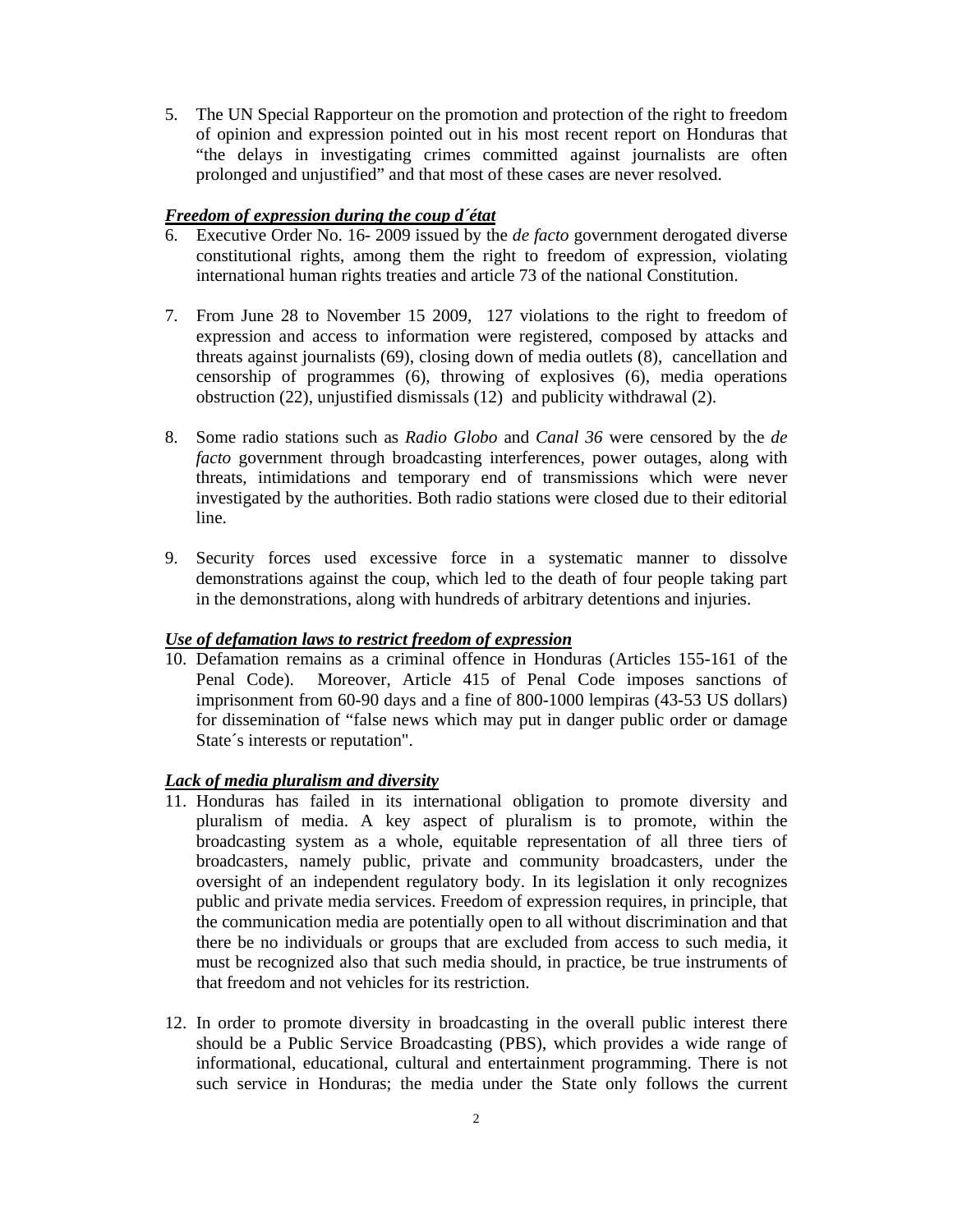government information criteria. When guaranteed with pluralism, programming diversity, editorial independence, appropriate funding, accountability and transparency, public service broadcasting can serve as a cornerstone of democracy.

- 13. According to international standards, the regulatory body on telecommunications should be autonomous and independent and should have "operational and administrative autonomy of any person or entity, including of the government or any of its agencies." The situation in Honduras does not meet them. The principle of explicit guarantee of independence for the regulatory body of telecommunications fails, the National Commission on Telecommunications (CONATEL) is not an independent body it is only a "decentralized entity of the Ministry of Finance". In the same way, it does not comply with the standard concerning the transparent and democratic designation of its members, and its full independence of any person or entity, which could enable public participation and public consultation: "CONATEL will be integrated by three members named by the President of the Republic through the Ministry of Finance".
- 14. The Telecommunications Law allocates frequencies via a public auction. Establishing technical and financial requirements as the primary conditions to gain access to frequencies prevents equal opportunities of access for all. The State has an obligation to take positive measures to promote the growth and development of broadcasting, and to ensure that it takes place in a manner which ensures maximum diversity. A process should be put in place to develop a frequency plan for those frequencies allocated to broadcasting (broadcasting frequencies), in order to promote their optimal use as a means of ensuring diversity.
- 15. Effective measures should be put in place to prevent undue concentration, and to promote diversity of ownership both within the broadcast sector and between broadcasting and other media sectors. Honduras suffers from severe media concentration that is not effectively regulated. There are only four existing newspapers in the country that are controlled by three families: the Canahuati family (control of *La Prensa*, one of the newspapers with largest circulation in San Pedro Sula, *El Heraldo* in Tegucigalpa, and the sport journal *Diez*.), the Flores Facussé family, of which the former President Flores is a member (owns the newspaper *La Tribuna*) and the Rosenthal family (the newspaper *Diario Tiempo*). The main radio broadcasters belong to the HRN group, which is linked to the Toledo and Ferrari Villeda families. As for television *Televicentro* Group is also owned by the Ferrari family, which includes *Telecadena* 7 and 4, also known as *Centroamericana de Televisión*, and the *Telesistema Hondureño* which includes channels 3,7 and Channel 5. The Sikaffy family controls Channel 9 in Tegucigalpa and la *Voz de Centroamérica* in San Pedro Sula, while the Rosenthal family, owners of the newspaper *Diario Tiempo*, has a share in the license of Channel 11, the second most important journal in the country.

*Access to information*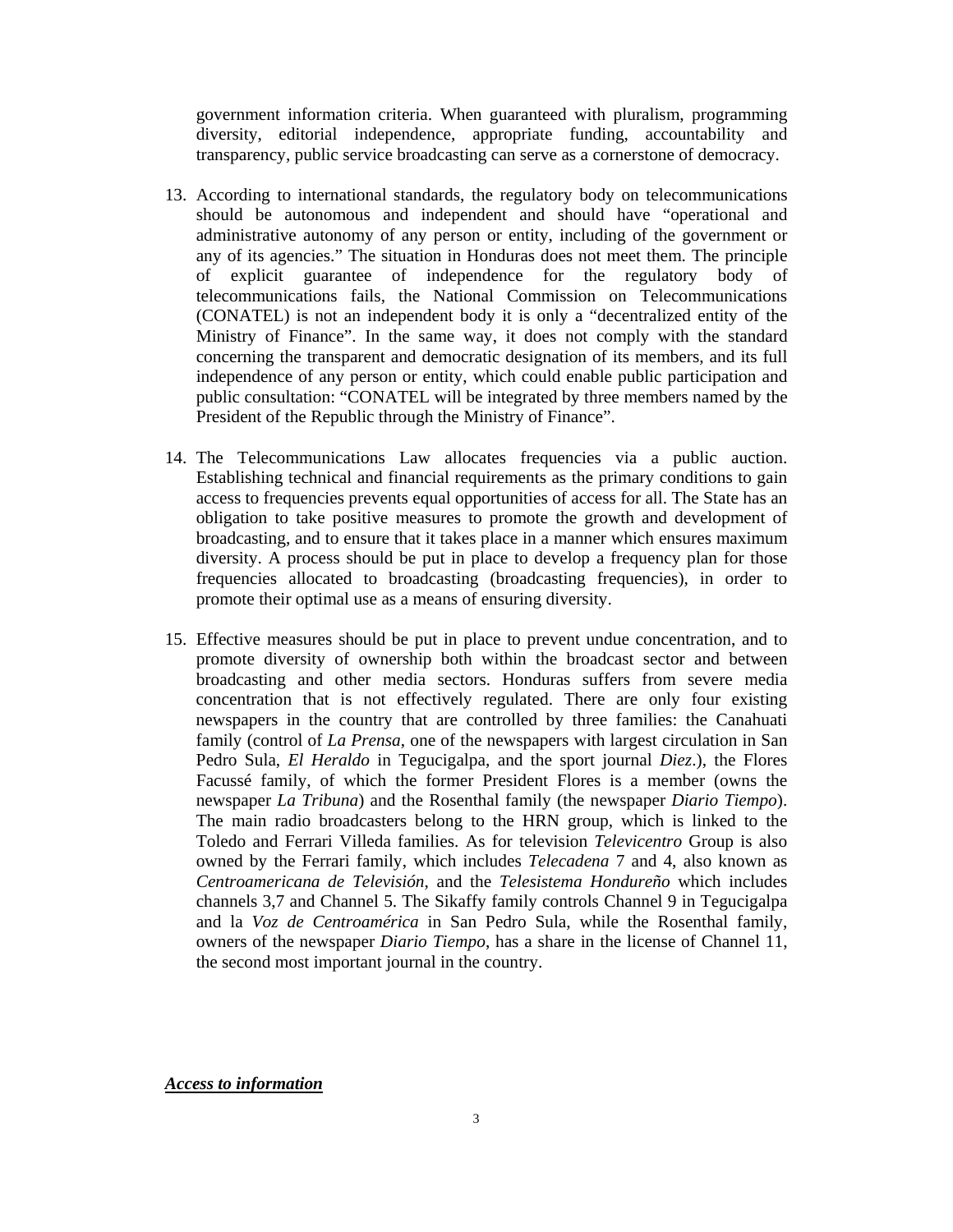- 16. Although Honduras has a legal framework on access to information, this is wholly ineffective both in law and practice and incapable of addressing and endemic culture of secrecy and opacity.
- 17. In 2006, Honduras passed the Transparency and Access to Public Information Law (RTI Law); that was followed by the appointment of the Commissioners of the Institute of Access to Public Information (IAIP), the body responsible for promoting and facilitating citizens' access to public information. However, the implementation of the mentioned law has faced numerous obstacles.
- 18. The Articles that stipulate the exception to the maximum publicity principle and the procedure to response a request of information, Article 17 and Article 39, have been subject to a restrictive interpretation by the great majority of official institutions providing information. In spite of this situation, the IAIP imposed a penalty or sanction to the institution providing the information in only 13 cases out of 48 formal appeals that were filed during 2008.
- 19. Many state institutions have not complied with the publication of the minimum information required by Article 13 of the RTI Law. According to a recent survey by the Anticorruption National Council published in its 2009 Annual Report, less than 5% of the State institutions have fully disclosed the required information, 10% have done so partially and rest, 85% have not published any information.
- 20. The request of information is not yet a common citizen´s practice, most requests of information are made by journalists and NGOs, according to their testimonies, too often they are not satisfied with information received and the process is problematic due to the resistance of the institution responsible for the information.
- 21. As an example of the vulnerability to partisan pressure of IAIP, Elizabeth Chiuz Sierra the president of the institution resigned on 2009, after an allegation of corruption. Since then, IAIP has increased considerably the number of resolutions in which information has been classified; further than the provisions of the access to information law intended.

# *Lack of Regulation of Official Publicity*

22. In spite that the State is the fourth largest player in the advertisement industry in Honduras, it lacks of specific criteria or specific legal framework for the allocation of official advertising in the media. This has resulted in a situation where such allocations are made in an arbitrary and opaque manner, depending on editorial line of a media outlet. In cases of critical coverage, no official advertising is granted, and even can lead to other forms of pressure or denial of access to information.

# *Highly restrictive media regulations*

23. Although it is not usually enforced, under the 1979 Journalists' Association Organic Law of the Journalists' Professional Act of May 19, 1972, journalists in Honduras are required to join a professional association to practise the profession.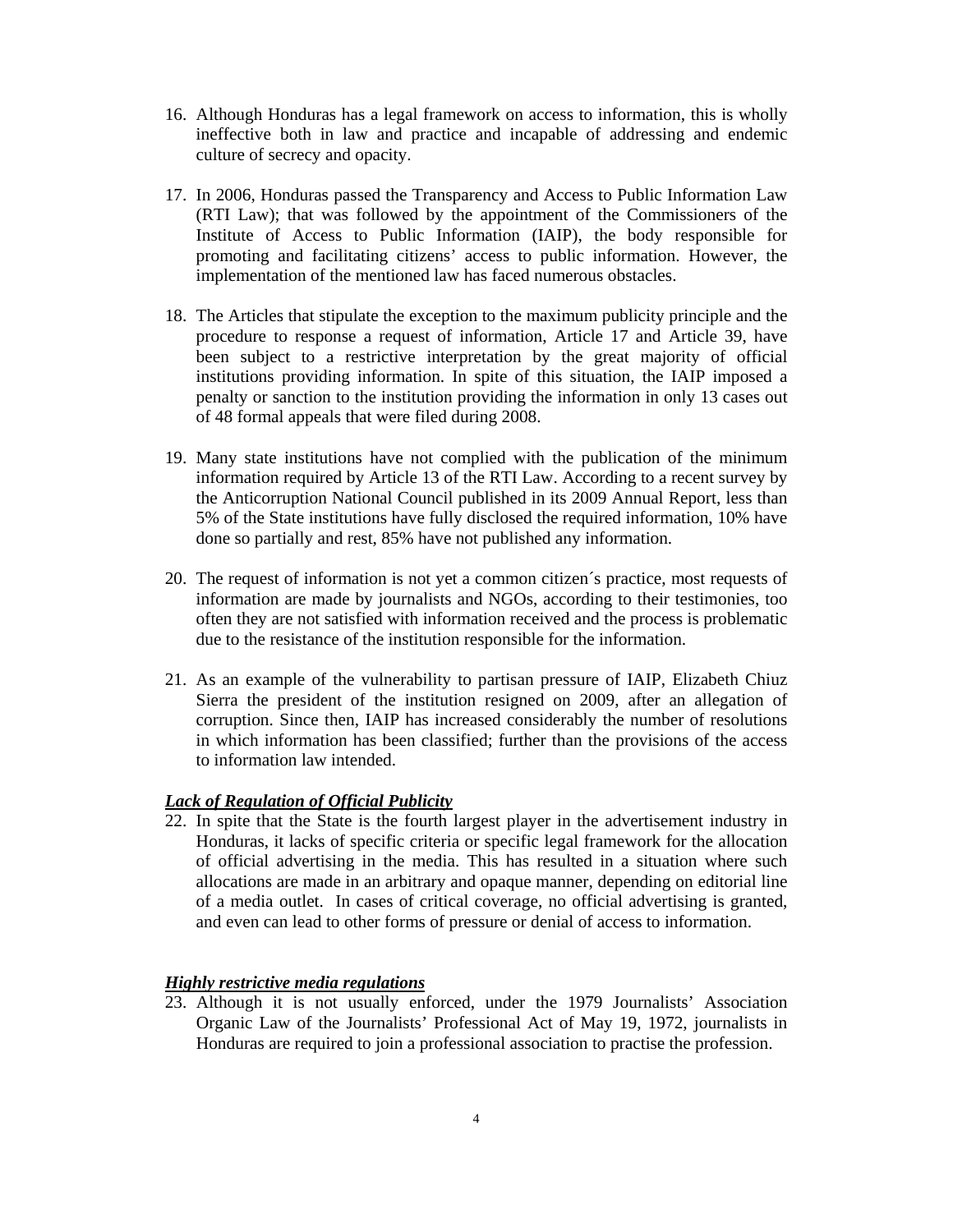- 24. Further restrictions on freedom of expression are imposed by the Thought Manifestation Law of 1958, amended in 1971, which does not fully recognize the right to reply and it does not recognize the telecommunications sector as it is focused only in such media as printed and broadcasting.
- 25. The above mentioned law imposes penalties for the broadcasting or publishing of defamatory content including in its commercial insertions. This includes **"**attack without evidence against commercial and industrial, domestic or foreign enterprises, for the simple urge to avenge wrongs or discredit individuals or institutions; blackmail advertising in all its manifestations". These provisions have a direct chilling effect in investigative reporting and in the independent exercise of journalism.

# **Recommendations**

- Effective measures should be adopted to protect journalists, human rights defenders and other social communicators from attacks aimed at silencing them. Where such attacks do take place, effective remedies in the form of investigations should be undertaken to identify and punish those responsible.
- Human rights violations occurred during the coup d'état should be effectively investigated and punished as a fundamental part of the national reconciliation process.
- Articles in the Penal Code which criminalise defamation, slander and libel should be abolished and other restrictions on freedom of expression through content regulation should be reviewed to ensure that they are in accordance with international standards.
- The telecommunications law should be amended and CONATEL, the regulatory broadcasting body, should be given full autonomy and independency. A fair and transparent licensing process, based on clear and pre-established public interest considerations, including diversity, should be put in place.
- The law should also require the relevant regulatory bodies to adopt a global plan for allocating broadcasting frequencies to all three types of broadcasters – public, private and community. Effective measures should also be put in place to limit concentration of media ownership.
- Community broadcasting should be explicitly recognised and promoted by law. Special licensing procedures and rules for community broadcasters, adapted to their specific circumstances, should be adopted so that they do not have to compete against private actors for licenses.
- Effective measures should be taken to implement adequately the right to information law, to strengthen the regulatory body and promote use of this right by common citizens.
- To adopt eeffective measures to prevent undue media concentration to accomplish diversity on access to media.
- The allocation of official advertising should be subject to regulation in order to ensure that it is based on fair and objective criteria, rather than the editorial line of media outlets.
- Journalists' Association Organic Law must comply with international standards. The rule that journalists must be members of the Journalists' Association to practise journalism should be abolished.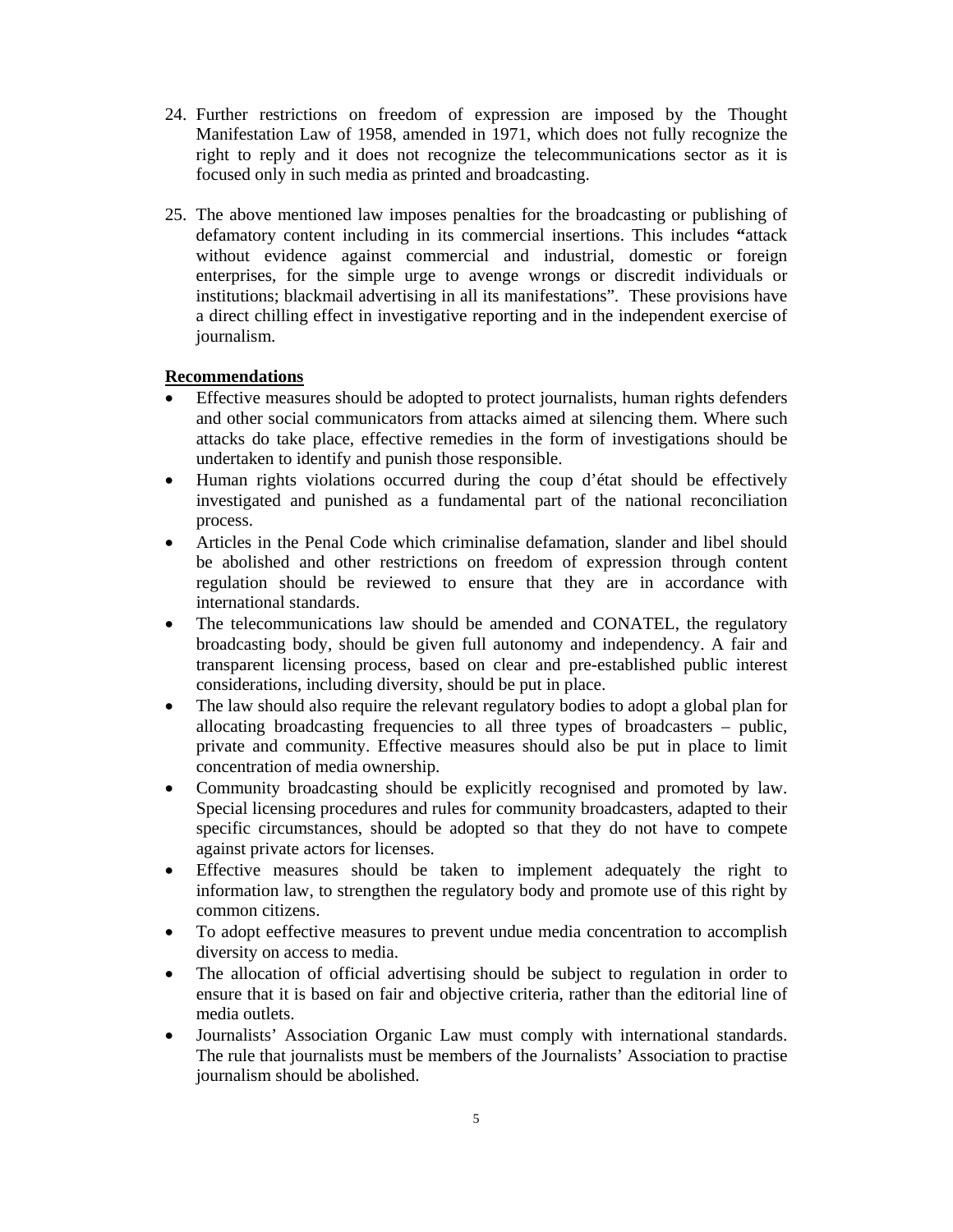# **Honduras Informe para la ONU Examen Periódico Universal**

Novena Sesión del Grupo de Trabajo del EPU, noviembre 2010 **Introducción**

- 1. ARTICLE 19 es una organización no gubernamental de derechos humanos establecida en 1986 que trabaja a nivel internacional para promover y proteger el derecho a la libertad de expresión e información, incluyendo a través de la presentación de informes ante organizaciones internacionales sobre la implementación de estándares internacionales en materia de libertad de expresión por los Estados. El Comité por la Libre Expresión ("C-Libre") es una coalición de periodistas y miembros de la sociedad civil para promover y defender la Libertad de Expresión y el Derecho a la Información en Honduras. Organizaciones que suscriben el documento.
- 2. Con base en la experiencia y conocimiento de las organizaciones que suscriben este documento, este informe se enfoca en seis áreas de preocupación de acuerdo a las obligaciones internacionales adquiridas en torno al derecho a la libertad de expresión e información:
- **ataques y amenazas** contra periodistas, comunicadores sociales, defensores de derechos humanos y medios de comunicación por ejercer la libertad de expresión
- **violaciones a la libertad de expresión en el contexto del golpe de Estado**
- la **criminalización de la difamación**
- la **falta de promoción de la pluralidad y la diversidad de medios de comunicación**
- falta de adecuada protección **al derecho a la información**
- falta de regulación de la **publicidad oficial**
- **regulaciones restrictivas** para medios de comunicación

### *Ataques y amenazas*

3. Se han incrementado las agresiones en contra de periodistas, defensores de derechos humanos y organizaciones de la sociedad civil por ejercer su derecho a la libertad de expresión, particularmente desde principios de 2010, cuando Porfirio Lobo asumió como Presidente. De conformidad con C-Libre, entre 2006 y 2008 se registró un asesinato por año, como forma más extrema censura. Entre enero y el 27 de junio de 2009 se registraron tres asesinatos de periodistas, mientras que en lo que va de 2010 se han registrado 5 asesinatos. En 2007, catorce periodistas fueron víctimas de amenazas de muerte, mientras que en 2008 seis periodistas fueron amenazados y cinco sufrieron intimidaciones, lo que llevó a que dos de ellos salieran del país para proteger sus vidas. Los periodistas y medios, particularmente los que trabajan en zonas rurales, están expuestos a las repercusiones por la denuncia de temas sensibles como narcotráfico y corrupción.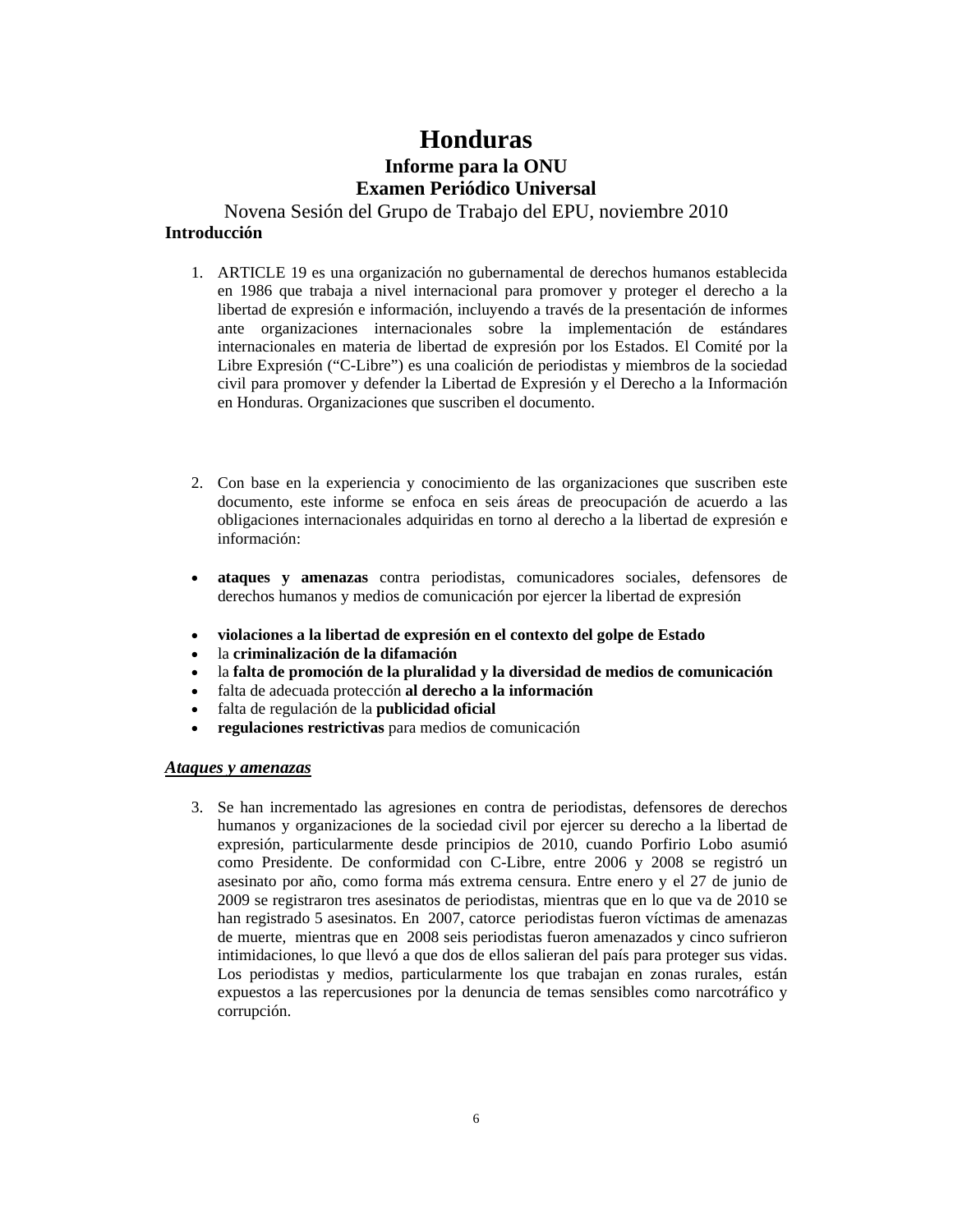- 4. Al mismo tiempo, las autoridades hondureñas han fallado de manera sistemática en combatir la impunidad por estos ataques. Los recientes asesinatos, así como casos anteriores (por ejemplo, la muerte del periodista Germán Antonio Rivas Morales, ocurrida el 26 de noviembre de 2003) han quedado impunes, y los responsables por las violaciones a los derechos humanos no han sido enjuiciados.
- 5. El Relator Especial sobre la Promoción y Protección del Derecho a la Libertad de Opinión y Expresión de Naciones Unidas señaló en su informe más reciente sobre Honduras "los retrasos en la investigación de los delitos que se cometen contra los periodistas y que se reportan suelen ser prolongados e injustificados. A dichas demoras se añade el hecho de que muchos de estos casos de ataques y amenazas, por no decir la mayoría, no llegan a resolverse.**"**

## *Violaciones a la libertad de expresión durante el Golpe de Estado*

- 6. El Decreto Ejecutivo No. 16- 2009 aprobado por el régimen de facto que suspendió varias garantías constitucionales, entre ellas la libertad de expresión, violando los tratados internacionales en la materia y el artículo 73 de la Constitución de la República.
- 7. Entre el 28 de junio y el 15 de noviembre de 2009, se registraron 127 casos de violaciones del derecho a la libre expresión y acceso a la información, que comprenden el cierre de medios de comunicación (8), cancelación y censura de programas (6), lanzamiento de explosivos (6), agresiones a periodistas (69), obstrucción de operaciones (22), despidos injustificados de comunicadores (12) y retiro de publicidad (2).
- 8. Actos de censura impuesta por el régimen *de facto* son los casos de algunas radioemisoras como Radio Globo y Canal 36 que fueron afectadas por interferencias en sus emisiones, cortes de luz y cambios de voltaje, a lo que se suman amenazas, amedrentamientos y cierre de sus transmisiones, sin que las autoridades investigaran estos incidentes. Ambas emisoras fueron víctimas de cierre en razón de su posición editorial.
- 9. Las fuerzas de seguridad utilizaron sistemáticamente fuerza excesiva para disolver las manifestaciones de opositores al golpe, lo que llevó incluso a la muerte de cuatro manifestantes, así como a centenares de detenciones arbitrarias y lesiones.

## *Criminalización de la Difamación*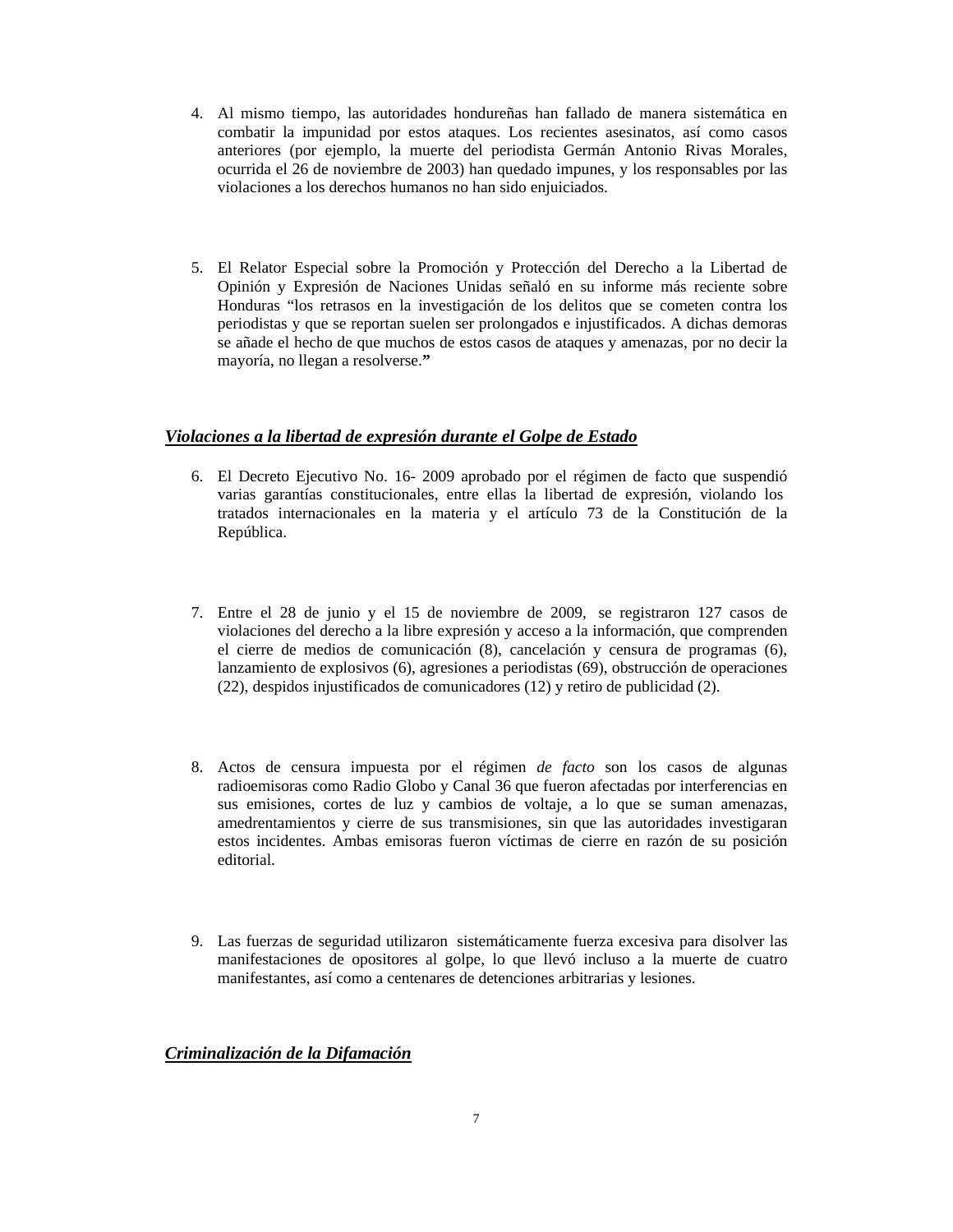10. La difamación continúa siendo un delito en Honduras (Artículos 155 a 161 del Código Penal). Además, el Art. 415 del Código Penal establece que incurre en prisión de sesenta (60) a noventa (90) días y multa de ochocientos (L.800.00) a mil lempiras (L.1000.00) (43 a 53 dólares) "quien divulgue noticias falsas de las que pueda resultar algún peligro para el orden público o daño a los intereses o al crédito del Estado (...)".

### *Pluralidad en los Medios de comunicación*

- 11. Honduras ha fallado en el cumplimiento de sus obligaciones internacionales de promover la diversidad y pluralidad en los medios de comunicación. Un aspecto clave del pluralismo es el promover, dentro del sistema integral de telecomunicaciones, representación equitativa de los tres niveles de difusión, como lo son el público, el privado y el comunitario, bajo la supervisión de un ente regulatorio independiente. Dentro de su legislación sólo reconoce los medios de comunicación públicos y privados. La libertad de expresión requiere, en principio, que los medios de comunicación sean potencialmente abiertos sin discriminación y que no haya individuos o grupos que sean excluidos del acceso a estos medios, deberá ser reconocido también que dichos medios, en la práctica, sean verdaderos instrumentos de libertad y no vehículos para su restricción.
- 12. Para promover la diversidad en el sistema de telecomunicaciones es necesario contar con un Sistema Público de Telecomunicaciones (SPT), que prevea un ámbito amplio de programas informativos, educacionales, culturales y de entretenimiento. Dicho sistema no existe en Honduras; los medios de comunicación que están en control del Estado, sólo responden a los intereses del gobernante en curso. Cuando se garantiza la pluralidad, se difunde la diversidad, y hay independencia editorial, financiamiento apropiado, transparencia y rendición de cuentas, el sistema público de telecomunicaciones puede servir como piedra angular de la democracia.
- 13. De acuerdo a estándares internacionales, el ente regulador de las telecomunicaciones debe de ser autónomo y gozar de independencia "gozará de autonomía operacional y administrativa de cualquier otra persona o entidad, incluso del gobierno y cualquiera de sus agencias". Esto no sucede en Honduras. El principio de la garantía explícita de independencia para el ente regulador en telecomunicaciones falla, la Comisión Nacional de Telecomunicaciones (CONATEL) no es un órgano independiente sólo está "entidad desconcentrada de la Secretaria de Estado en el Despacho de Finanzas". Del mismo modo tampoco se cumple con el estándar de la designación de las y los miembros de una manera abierta y democrática y que permita la participación y la consulta pública "CONATEL estará integrada por tres miembros nombrados por el Presidente de la República por medio de la Secretaría de Estado en el Despacho de Finanzas"
- 14. La Ley de Telecomunicaciones establece que la adjudicación de frecuencias se hace en una subasta pública. El Estado tiene la obligación de tomar medidas positivas para promover el crecimiento y desarrollo de la difusión, así como la obligación de asegurarse que la promoción se lleve a cabo de una manera que asegure la máxima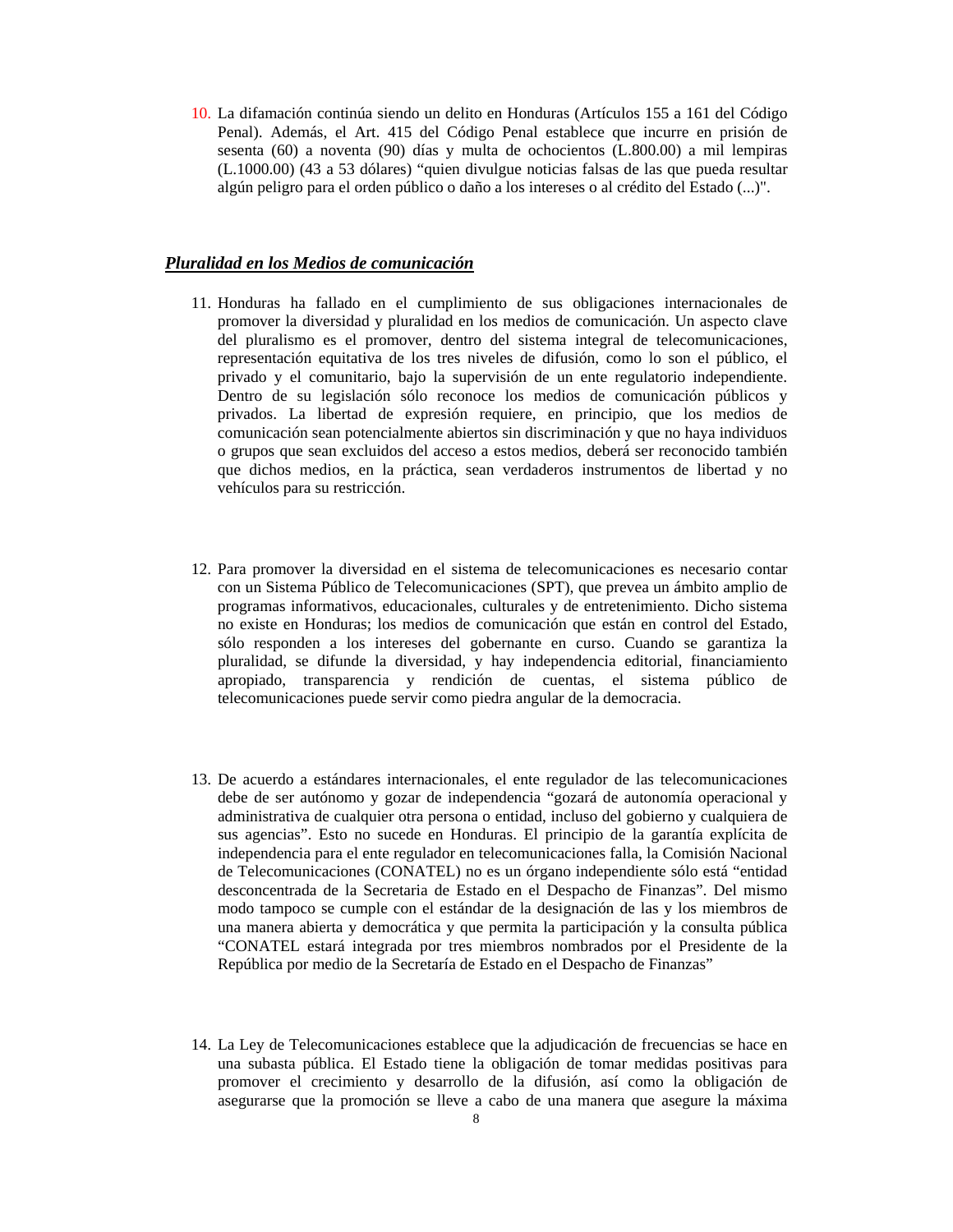diversidad. También tiene la obligación de abstenerse de imponer a las emisoras restricciones que limiten innecesariamente el crecimiento y el desarrollo total del sector.

15. Medidas efectivas deberían de considerarse para prevenir la excesiva concentración de medios de comunicación, y para promover diversidad entre la propiedad de medios de comunicación. Honduras sufre de una concentración de medios que no está efectivamente regulada. Los cuatro medios impresos de comunicación con mayor circulación a nivel nacional son propiedad de tres familias: La familia Canahuati detenta el control de *La Prensa*, uno de los de mayor tirada, en San Pedro Sula, y *El Heraldo*, en Tegucigalpa, y el deportivo *Diez*. Por su parte la familia Flores Facussé, a la que pertenece el ex presidente Flores, es dueña del periódico *La Tribuna*. El periódico *Diario Tiempo* pertenece a la familia Rosenthal. Las principales emisoras pertenecen al grupo Emisoras Unidas que está vinculado a las familias Villeda Toledo y Ferrari. El Grupo Televicentro es propiedad de la familia Ferrari, estas incluyen a Telecadena 7 y 4, conocida también como Centroamericana de Televisión, el Telesistema Hondureño que incluye los canales 3 y 7, y el canal 5. la familia Sikaffy controla Canal 9 en Tegucigalpa y La voz de Centroamérica en San Pedro Sula, mientras que la familia Rosenthal, dueños del periódico *Diario Tiempo*, participan de la licencia de Canal 11, el segundo en importancia del país.

### *Acceso a la Información*

- 16. En 2006 el Congreso Hondureño aprobó la Ley de Transparencia y Acceso a la Información Pública (LTAIP), para posteriormente nombrar a los comisionados del Instituto de Acceso a la Información Pública (IAIP). Sin embargo, la implementación de esta Ley ha enfrentado numerosos obstáculos.
- 17. Los Artículos que establecen las excepciones al principio de máxima publicidad, así como el procedimiento para atender las solicitudes de información, Art. 17 y Art. 30, han sido objeto de interpretaciones restrictivas por la mayoría de las instituciones encargadas de proveer la información. A pesar de esta situación, el IAIP sólo ha impuesto multas y sanciones en 18 casos de los 48 recursos de revisión interpuestos en 2008.
- 18. Un gran número de las instituciones de gobierno no han publicado en sus sitios web la información mínima necesaria de acuerdo con el Art. 13 de la LTAIP. De acuerdo con un estudio reciente del Consejo Nacional Anticorrupción, menos del 5% de las intuiciones obligadas por esta ley han publicado en su totalidad la información requerida, 10% lo han hecho de manera parcial y más del 85% no ha publicado nada.
- 19. La solicitud de información no es una práctica común entre la ciudadanía, siendo que la mayoría de las solicitudes son hechas por periodistas y organizaciones de la sociedad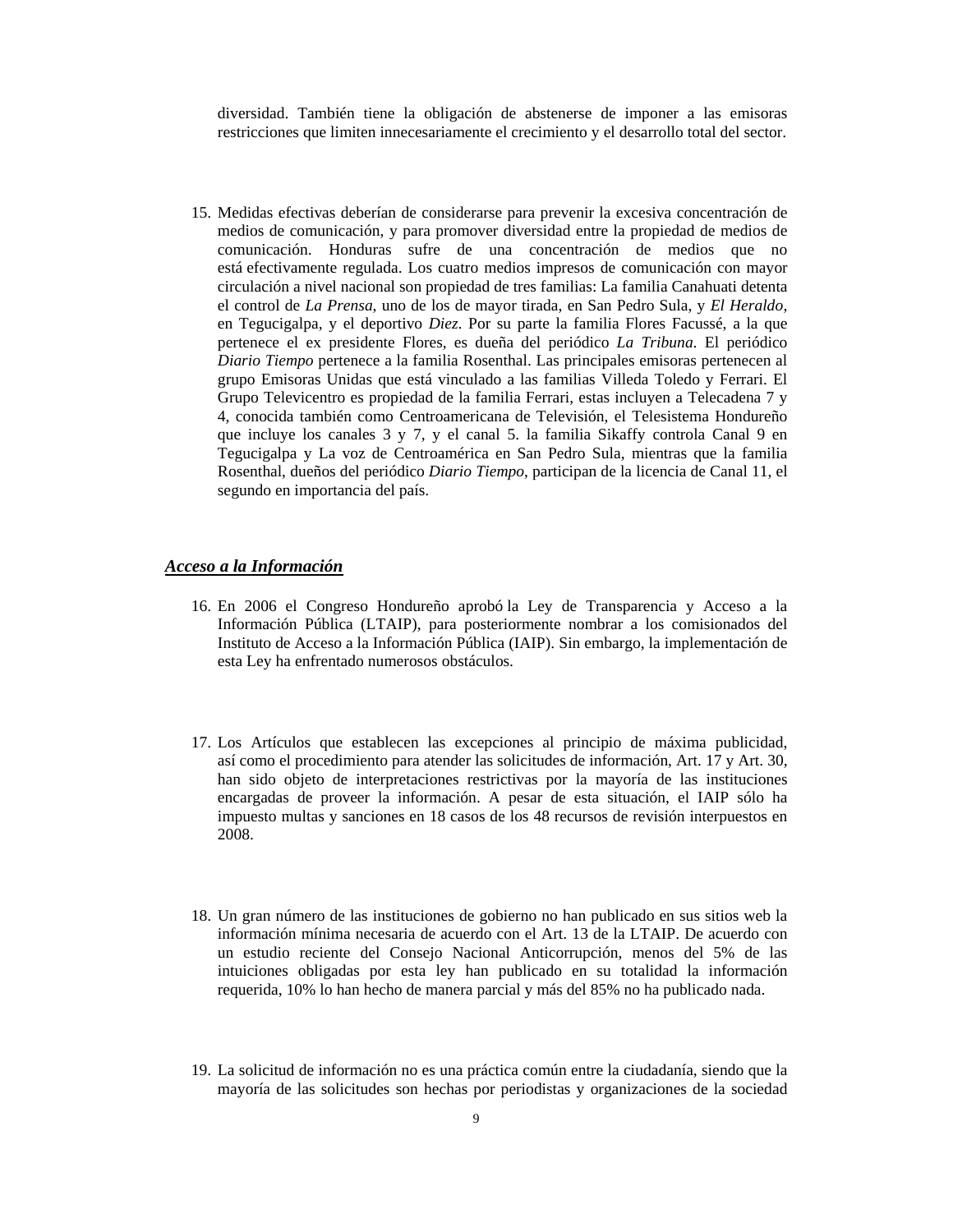civil. De acuerdo con sus testimonios, las mayoría de las veces la información ofrecida no es satisfactoria o suficiente y los procesos son problemáticos debido a la resistencia que presentan los funcionarios de las instituciones responsables de la información

20. Como ejemplo del nivel de vulnerabilidad del IAIP a las presiones políticas, Elizabeth Chiuz Sierra, presidenta comisionada renunció en 2009, luego de una serie de alegatos no confirmados de corrupción. Desde entonces, las resoluciones del IAIP que reservan información han incrementado considerablemente, más allá de lo que inicialmente fue establecido en la LTAIP.

### **Falta de regulación en la publicidad oficial**

- 21. No existe una regulación para la distribución y el manejo de la publicidad oficial. Esta se realiza sin observar principios adecuados que impidan su asignación en forma arbitraria y poco transparente.
- 22. La práctica estatal para el reparto de la publicidad oficial entre los medios hondureños incluye políticas de premio y castigo a las líneas editoriales de los medios, pagos a periodistas individuales e inclusive la negación de acceso a la información pública como consecuencia de coberturas críticas, mecanismos que interfieren con la libertad de expresión y el derecho a la información.<sup>1</sup>

### **Colegiación obligatoria**

- 23. Existe la colegiación obligatoria de periodistas desde que entró en vigencia la Ley del Colegio de Periodistas de Honduras, aprobada el 25 de Mayo de 1979**,** la cual está regida por la Ley de Colegiación Profesional Obligatoria del 17 de mayo de 1972. El Artículo 2 habla de "…regular el ejercicio profesional del periodismo en toda la República…"
- 24. La "Ley de Emisión del Pensamiento", aprobada por Decreto No. 6 del 26 de julio de 1958, misma que se reformó en 1971 Decreto Número 108, también contiene normas que restringen el derecho a la libre expresión. Además de que no se reconoce plenamente el derecho de réplica en los medios que no sean impresos o radiofónicas, deja fuera las telecomunicaciones. El Art. 38 habla de que son punibles: 2. La difamación y el insulto en todas sus expresiones; 3. La inserción de anuncios comerciales a sabiendas de que se trata de engañar al público; 4. El ataque antojadizo sin pruebas contra empresas comerciales e industriales, nacionales o extranjeras, por el sólo prurito de vengar agravios o desacreditar a personas o instituciones; 5. El chantaje publicitario en todas sus manifestaciones; y, 6. Las fotografías, dibujos, cuentos y chistes obscenos, así como el género caricaturesco pornográfico.